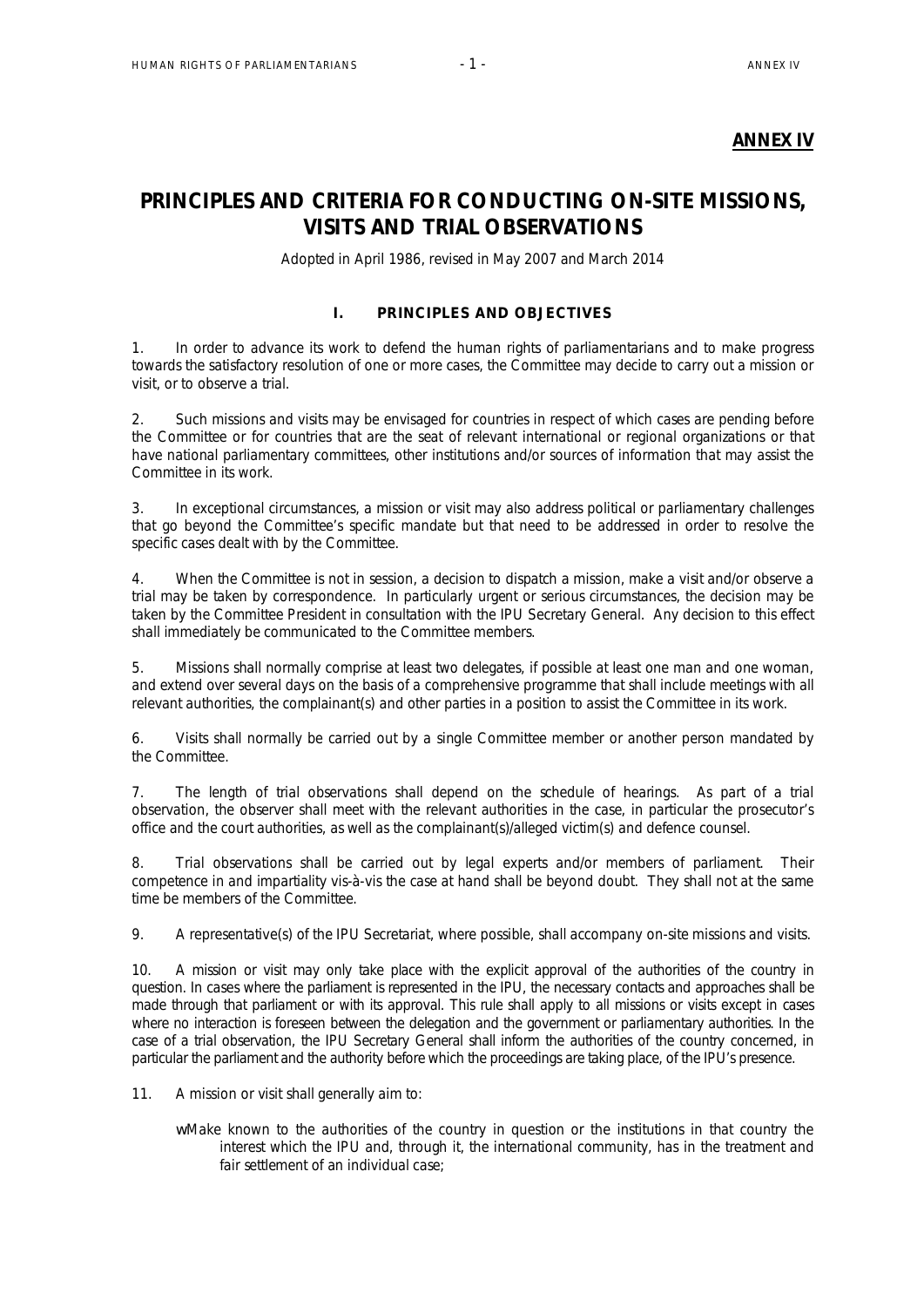- wGather a maximum amount of first-hand or reliable information on the case so as to enable the Committee on the Human Rights of Parliamentarians and the IPU Governing Council to take a decision based on full knowledge of the facts;
- wEnquire into respect for basic human rights in the case under consideration on the basis of applicable national legislation and international legal instruments. When a case concerns allegations that legal proceedings brought against a (former) parliamentarian are not founded in law, a trial observation mission may be sent to enquire into respect for basic fair trial guarantees; and
- wContribute, as much as possible, to the settlement of the case in accordance with human rights principles.

12. A mission, visit or trial observation may thus in no way lead, either directly or indirectly, to the expression of any value judgment whatsoever of a situation in general or political regime, whatever their nature.

#### II. FUNDING

13. Missions, visits and trial observations shall as a general rule be funded by the core budget of the IPU.

## III. RESPONSIBILITIES OF THE AUTHORITIES IN MISSIONS AND VISITS

14. In the case of missions and visits, the authorities of the country concerned, first and foremost the parliament, are responsible for arranging the requested meetings with relevant authorities, providing local transport to the delegation for the duration of the mission or visit and ensuring the protection of the delegation. The authorities shall also assist in any other way possible with the effective fulfilment of the mission's or visit's mandate.

# IV. COMPOSITION OF DELEGATIONS

15. The following individuals may be designated to conduct missions and visits:

wCurrent and former members of the Committee on the Human Rights of Parliamentarians;

- wOther parliamentarians with relevant expertise;
- wThe IPU Secretary General or his/her representative; and
- wHuman rights specialists.

16. In principle, the Committee shall decide at each of its sessions on the composition of delegations for proposed missions and visits. In deciding to designate one or more of its members to conduct a mission, it shall take into account criteria such as familiarity with the country's legal and political system, command of relevant languages for the mission and absence of potential challenges, whether perceived or real, to the effectiveness of the mission or visit due to the member's nationality and/or political activities. Committee members shall be required to share with the Committee before a decision is taken on the composition of the delegation any information concerning them that may adversely affect the effectiveness of the mission or visit.

17. Should the designated member(s) be prevented from participating in the mission or visit, the IPU Secretary General shall consult the Committee President on the replacement of the member(s) in question and, with the President's approval, take the necessary steps to ensure that the mission or visit can be carried out.

### V. CONDUCT OF MISSIONS, VISITS AND TRIAL OBSERVATIONS

18. The persons entrusted with a mission, visit and trial observation shall receive a copy of this document. They shall base their action on the principles advocated by the IPU.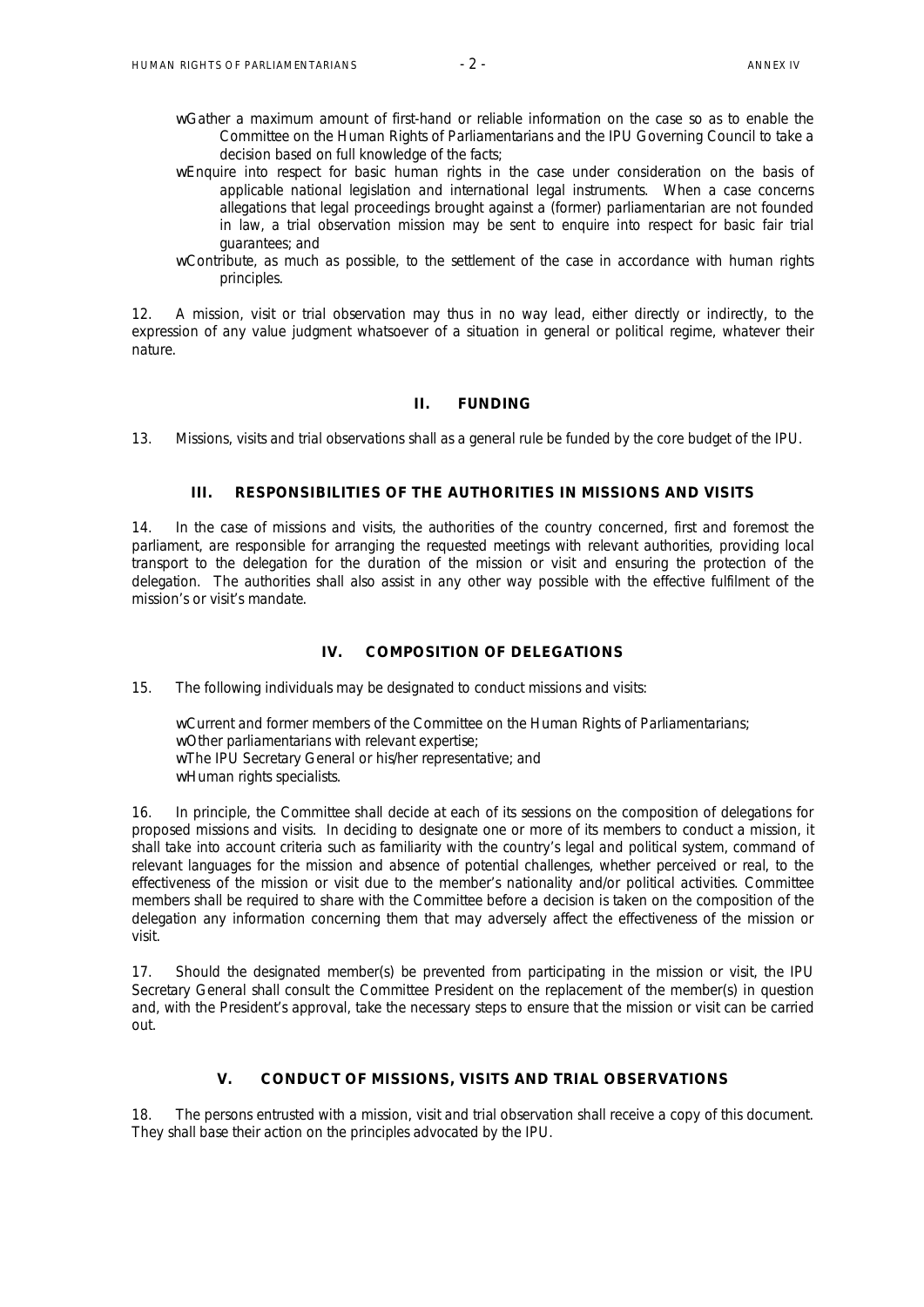#### (a) Accreditation and terms of reference

19. The member(s) of the delegation shall be given several copies of a letter of accreditation and, if necessary, written terms of reference. The latter shall clearly indicate the purpose of the mission.

20. Unless the Committee or the IPU Governing Council decides otherwise, the members of a delegation may not accept to act on behalf of and receive funding from any body or organization in the same country and during the same period.

# (b) Concerted action

21. Concerted action shall be taken at all stages of a mission. If necessary, consultations shall take place during the mission between the members of the delegation and the IPU Secretary General.

22. Barring instructions to the contrary from the Committee or the IPU Governing Council, the members of a delegation shall not accept individual invitations to visit the country in question.

23. If necessary, a preparatory meeting shall be held, prior to the visit, preferably at IPU Headquarters in Geneva.

# (c) Fulfilment of the mandate

24. The delegation shall strive to gather information from all parties concerned:

- (i) Competent authorities (governmental/parliamentary/judicial);
- (ii) Parliamentarian(s) whose situation is the subject of the mission;
- (iii) Third parties in a position to supply reliable information (sources of communication/relatives of the victim(s)/lawyer(s)/parliamentarian(s) witness(es)/human rights organizations). The delegation may make direct contact with and hear witnesses as early as during the preparatory meeting.

25. The delegation shall ensure that no witnesses are present during its contacts with the parliamentarian(s) whose situation is the subject of the mission - including when the parliamentarian is detained or imprisoned - and with third parties in a position to supply reliable information. If interpretation is necessary, the delegation shall ensure that the interpreter respects the rule of confidentiality (see paragraph 32 below).

26. Members of delegations shall make every effort never to expose the parliamentarian(s) in question and the sources of confidential information to risks; in the case of direct contacts, they must receive assurances that no reprisals of any kind will be taken against the person(s) concerned because of such contacts. If necessary, they shall ensure that the person(s) concerned is/are able to bring to the attention of the IPU any measures taken against him/her/them after meeting with the delegation.

27. Should the delegation feel that the basic conditions for the fulfilment of its mandate are not met, it shall terminate the visit, if possible after consulting the President of the Committee and the IPU Secretary General.

# (d) Documentation made available to delegations

28. All delegations shall receive as complete a set of documents as possible to ensure the effective fulfilment of their mandate.

#### (e) Contacts with the press

29. The IPU Secretariat shall consider, in consultation with the delegation, how to give visibility to the mission, visit or trial observation, including its preliminary findings.

30. The IPU Secretariat and the delegation may decide to organize a press conference towards the end of the mission or visit and, exceptionally, the trial observation should this be considered useful in helping implement and disseminate the preliminary findings of the delegation.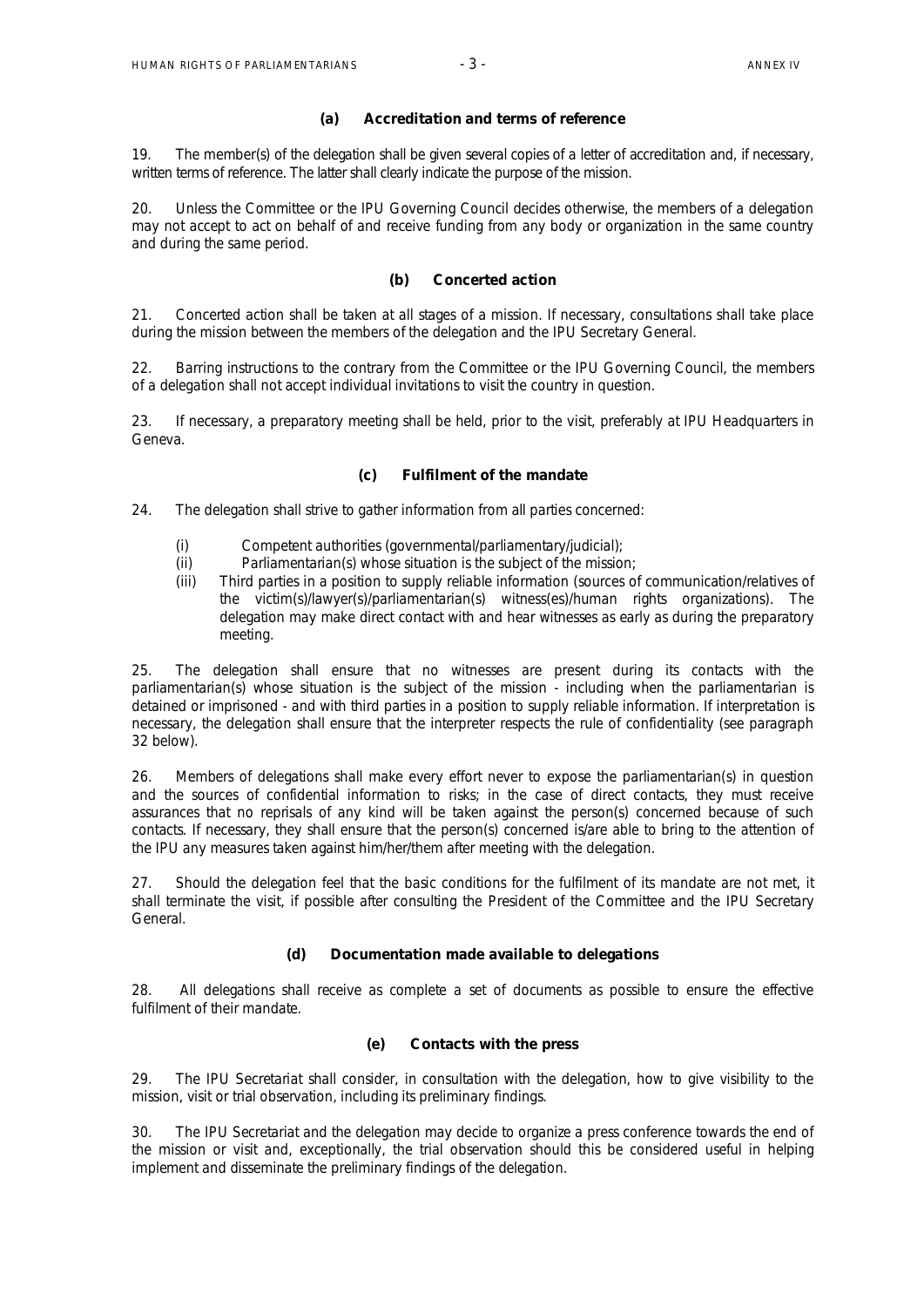31. With regard to missions carried out in relation to confidential cases, in general no contact with the press will be made.

# (f) Interpreters

32. If necessary, the mission shall be assisted by an interpreter. Depending on the situation, the interpreter may be made available to the mission by:

- (i) the Parliament of the country in question;
- (ii) in the event of a trial which takes place in a country of which the Parliament is not a Member of the IPU, by the defence counsel of the parliamentarian concerned; or
- (iii) by the IPU Secretariat. The delegation shall ensure that interpreters who are not under oath respect the rule of confidentiality.

# VI. REPORTS ON MISSIONS, VISITS AND TRIAL OBSERVATIONS

#### (a) General principles

33. The report shall be submitted to the Committee, which shall examine it *in camera*. For the missions or visits referred to in paragraph 3 of this Annex, the report may also be submitted to other IPU bodies.

34. The report shall, where useful, be conveyed as soon as possible to the authorities of the country in question and the complainant(s) so as to enable them to forward their observations. The report may also be shared for information and comments with other interlocutors which the delegation met.

35. The Committee shall judge the way in which it is to report publicly on the mission or visit or trial observation, including whether or not to submit the entire report or part thereof to the IPU Governing Council.

36. Any report or part thereof which has been made public by the Committee, either directly or through the IPU Governing Council, may be used as such provided that mention is made of its origin.

37. The report shall be the property of the IPU.

# (b) Guidelines for the presentation and content of the reports

#### (i) Presentation of reports

38. The report shall be transmitted to the Committee Secretariat as soon as possible, and in any event, within 30 days of the completion of the mission, visit or trial observation.

39. The report shall be drafted preferably in English or in French.

40. The delegation shall clearly state if certain parts of the report are to remain confidential.

41. Likewise, special mention shall be made of any minority opinion held by a member of the delegation.

42. Should a mission or visit or trial observation consist of several stages, the delegation shall submit a provisional report as soon as possible (e.g. preliminary observations on a trial hearing), it being understood that the final report (e.g. comments on the judgment handed down by the court) shall be submitted subsequently.

#### (ii) Content of reports

43. Reports should contain information on the following points in particular:

wReference to the decision by the Committee and/or IPU Governing Council;

wPlaces and dates of the mission, visit or trial observation; members of the delegation;

 $$